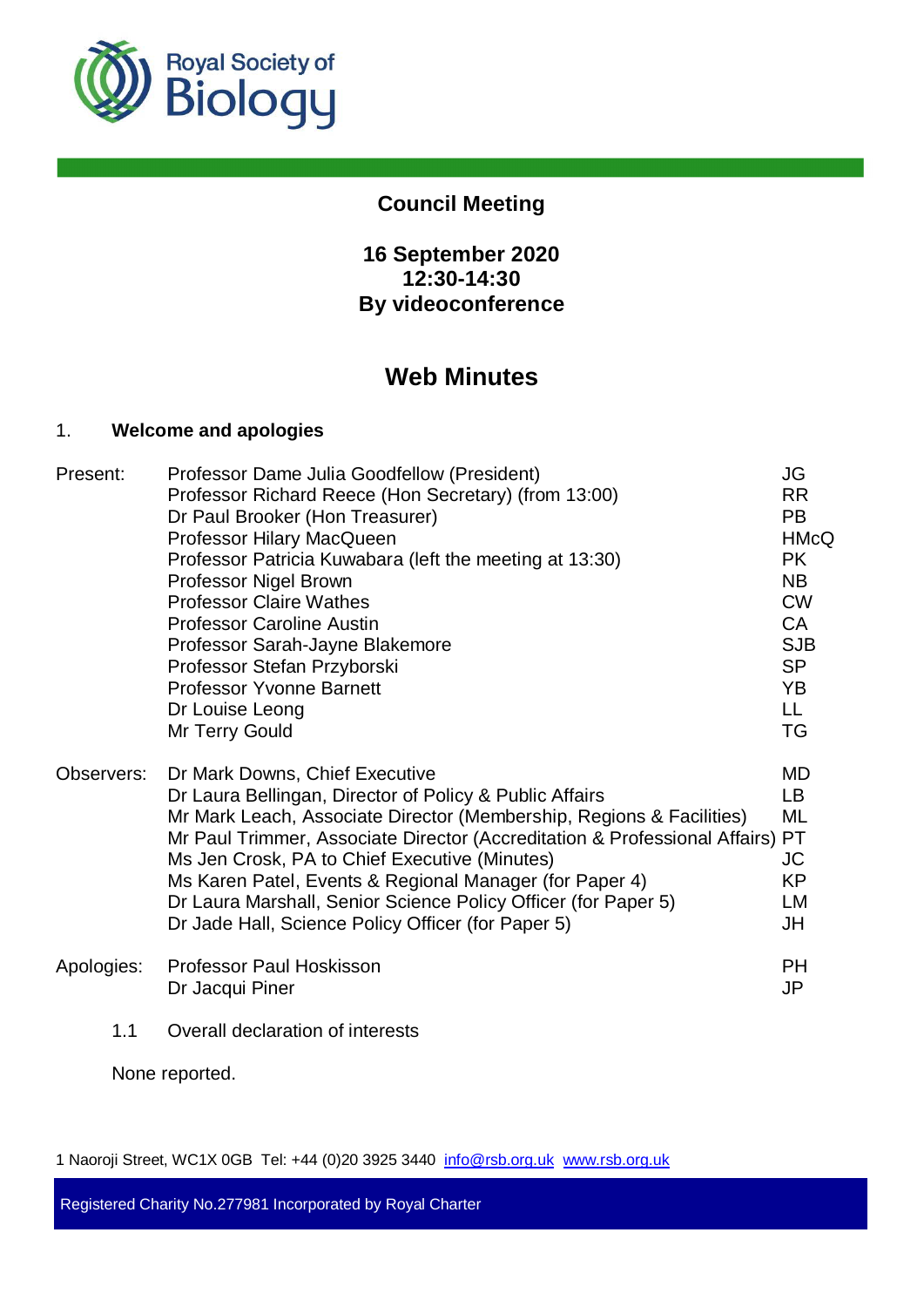

## **2. Minutes of the previous meeting held on 10 June 2020**

2.1 Review of action points

All actions had been completed or appeared within the Agenda.

2.2 Matters arising not on the Agenda

None reported.

2.3 Approval of Minutes and Web Minutes

Council **APPROVED** the Minutes and Web Minutes.

2.4 Conflicts of interest for items on this agenda

None reported.

#### **Section A: Governance and Risk Management**

#### **3. Chief Executive's Report including new working arrangements**

Mark Downs (MD) reported that the Society's partnership role with RSC and IoP had become increasingly valuable during lockdown, with discussions covering staffing and science policy issues.

The office had just reopened but all staff had the option to continue working from home until at least the New Year. The Society's risk assessment had been shared with the landlord and a statement will go onto the website for good practice. Council felt reassured that Society staff were well supported by local public health advisors and the landlords to ensure the environment was as COVID safe as possible and asked MD to share the summary information with Council.The risk assessments completed by the Society and the landlord outlined the process for anyone testing positive for COVID.

For home working, staff were encouraged to complete a self-assessment of their workstation using the online DSE guidance and a new home working policy had been agreed by the SMT and Management Group. Staff welfare is a standing item on the SMT weekly agenda.

## **Action: MD to share a summary COVID office working information with Council**

Following the recent staff survey on home working, Council felt that a strategy should be developed when considering post lockdown working arrangements.

As the Naoroji Street lease was signed in May 2019, the Society was locked in until at least summer 2025. It may be possible to explore buy-out options and the President felt it may be worth looking at this in more detail. Consideration could be given to Societies wanting to use office space and this would be kept under review. We are also able to assign the lease.

#### **Action: MD to look at the break-point options in the lease**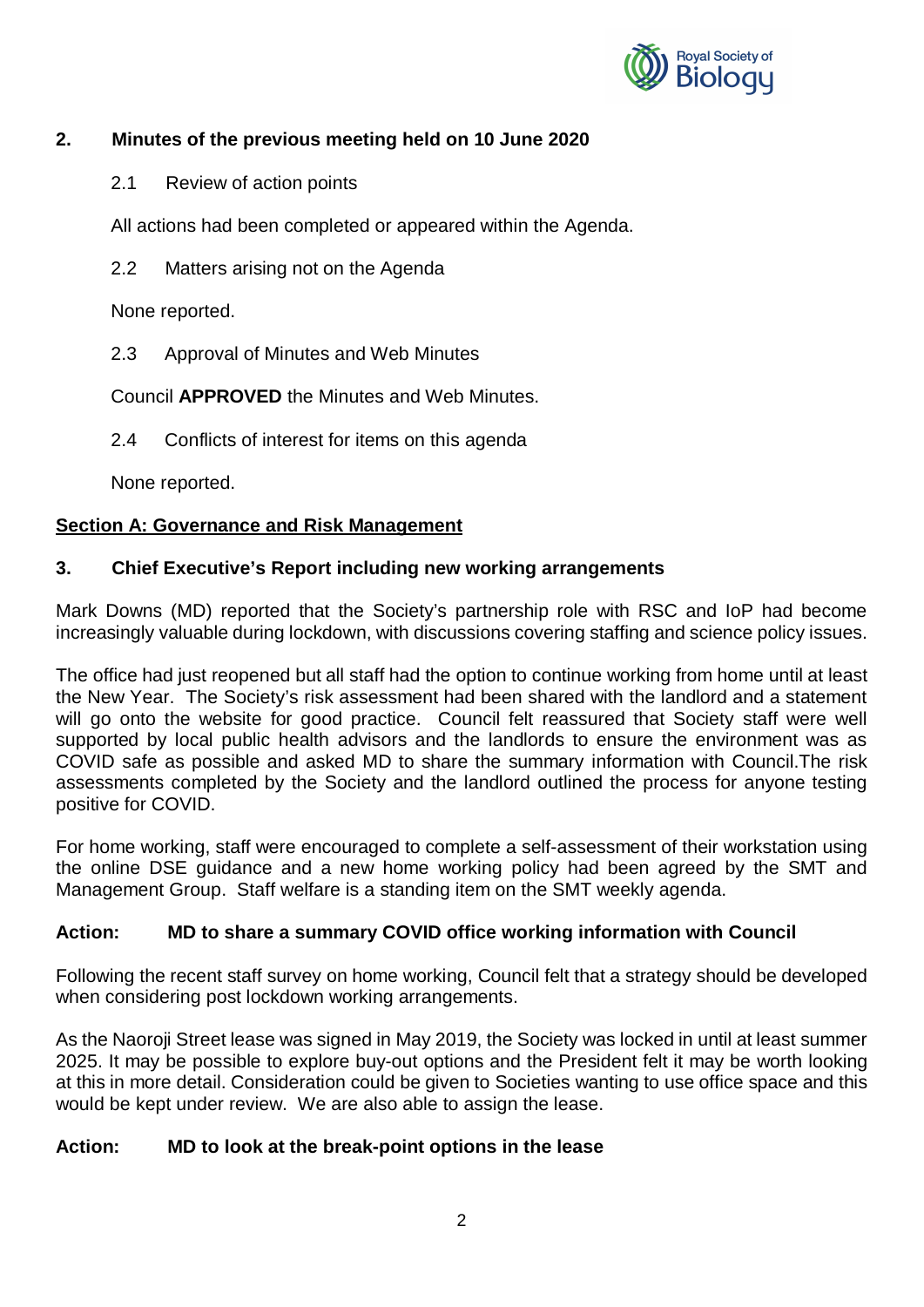

The online AGM is scheduled for 24 September, with Jacqui Piner giving the Charter Lecture and MD invited Council members to participate.

RR joined the meeting.

## **4. Health & Safety**

No injuries at home had been reported and many of the Health & Safety issues around COVID were covered under the CEO's item. SP asked for clarity around the types of home injury that should be recorded and MD suggested this should be focussed on the immediate work area and RSB-supplied equipment.

#### **5. Professional Matters Committee update**

RR reported there had been five separate cases in the past six months and thanked the Council members who had acted on the Committee.

The cases had been a mixture of those involving accusations directed at staff or inappropriate language to staff (from external sources) and issues raised by other members. All had been investigated thoroughly, and with care, in order to protect the Society and members. As a consequence of COVID, there had been some inappropriate posts made on social media, using the individual's membership status for credibility and the Society will need to continually scan social media for inappropriate posts as far as resource permits. Appropriate conclusions had been achieved, in some cases leading to expulsion from membership. One case had unsuccessfully gone to appeal. RR reassured Council that the Society has a robust and fair process in place to deal with complaints and would be happy to provide more detailed reports on the complaints if required.

#### **6. Proposal for a Nominations Committee**

AI reported that historically, a Committee has been brought together as and when required, to identify members for Council-nominated places and asked if this should be made a permanent standing committee, meeting at least once a year.

Council **AGREED** with this suggestion in principle but would like to ensure the Committee also had some direct responsibility for diversity. It was **AGREED** that diversity requirements should be added under the ToR. JG asked if the remit should also be extended to include support for other Council places, especially in identifying skills or diversity requirements. MD noted that the ToR had been broadened so that the Committee could cover Education & Science Policy, Finance Committee and key standing committees where nominations were required.

TG added that the final (diversity) paragraph in the ToR could be perceived as an option, so needs to be strengthened to make it a firm commitment.

Council **AGREED** to the proposal for a standing committee, along with further work on the ToR.

#### **Action: MD to consider Council's comments and take forward in consultation with Honorary Officers.**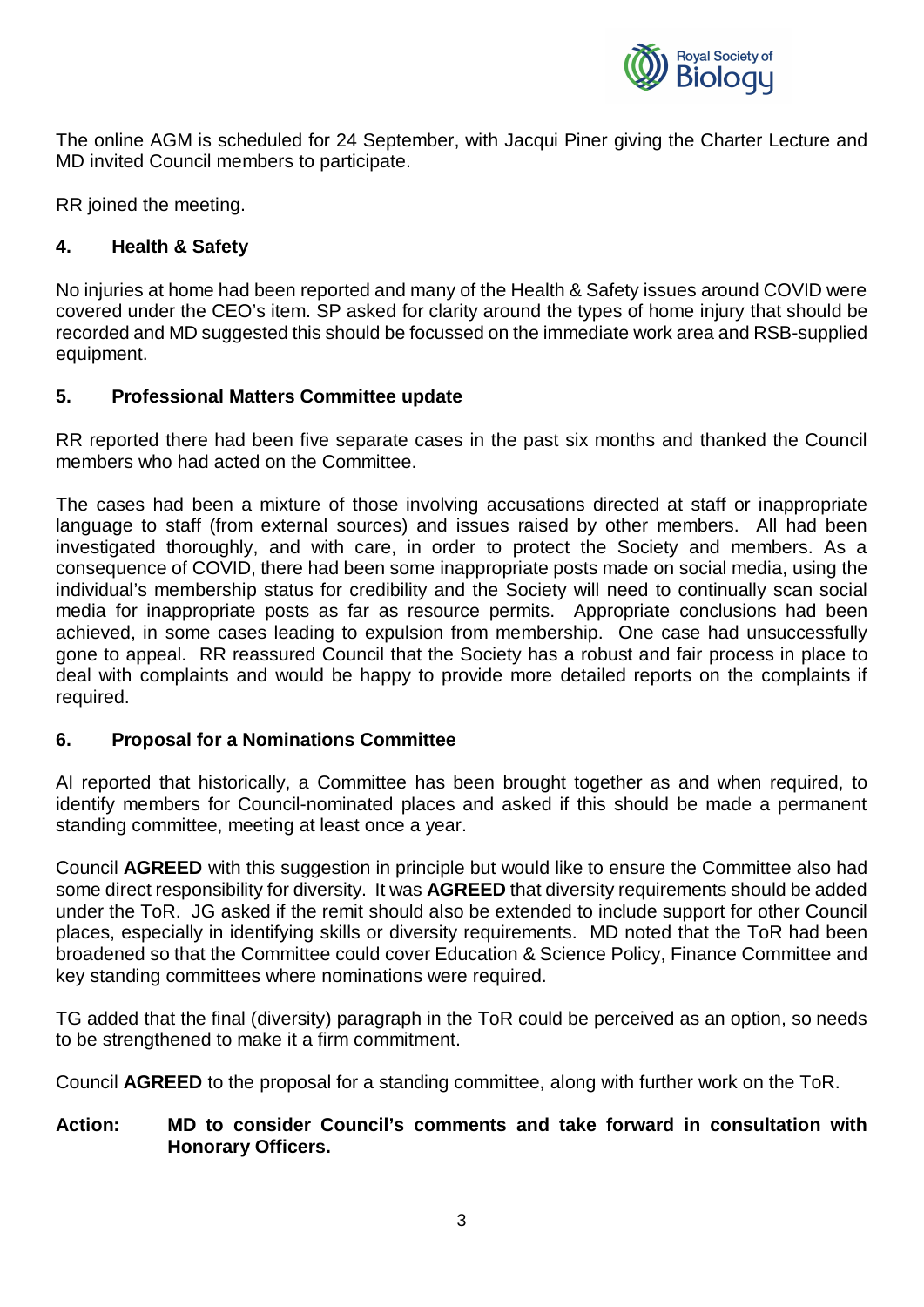

AI added that it can be difficult for early career members to be nominated as they did not have the contacts, leading to very similar types of nominations being put forward. The Nominations Committee currently consists of three white males and one white female, with one vacancy. JG felt it was important to strengthen the Committee, aiming for greater diversity within its own membership, aided by an increase to six members. As some Council members will be reaching the end of their term, next steps (for review in December) will need to cover recruitment ahead of the January call for nominations. RSB staff are allowed to be in attendance but cannot be members of the Committee.

#### **Section B: Strategy and Finance**

#### **7. RSB SWOT analysis and potential priority areas**

A SWOT analysis had been completed in-house by staff and PT invited comment.

CA queried the weakness of the term biology and MD added that much of our membership associated themselves with their specialty, or sub-discipline, rather than as a biologist - bioscientist may therefore be a more appropriate term. PK felt it should remain in line with the mission of the RSB and perhaps biology remained the best option.

Council discussed the proposed 'opportunity' of increasing the amount of small grants and agreed this created a large amount of work for a small cost benefit and advised caution.

NB added that potential opportunities needed to be carefully sifted to see which items should be member benefits and which are more general in nature e.g. policy. HMcQ reminded Council that some of these opportunities, such as accrediting employer training, may involve a great deal of work and need to be carefully costed.

#### **8. Biology Week**

KP introduced this item. Biology Week is set to start on 3 October and PS will lead on media and communications. Activity will be decreased this year due to COVID, although a greater geographical spread was anticipated, along with increased social media engagement.

Science Minister, Amanda Solloway had now been confirmed for the Tuesday event entitled 'Engaging Parliament on Global Challenges' and Stephen Benn (SB) is approaching the S&T Select Committee for panel members. There will be competition winners/acceptance speeches on social media during the week, especially on Wednesday whilst Friday will be the "I'm a biologist" social media campaign. Alongside this, there will be promotion of video content from past events on YouTube, including an RI AI debate, the 2015 conversation with David Attenborough, the ITN feature and a range of other events.

Due to the national spread of events, there will be some overlap in branch event timings. JG asked if there will be analysis of the interest and take-up of the online content and KP confirmed data gathering would be an important activity to inform future work.

#### **9. Diversity, Equality and Inclusion – next steps**

LM and JH joined the meeting. Council received a paper prepared by CA, LM and JH, with feed in from JG. LM outlined the main themes.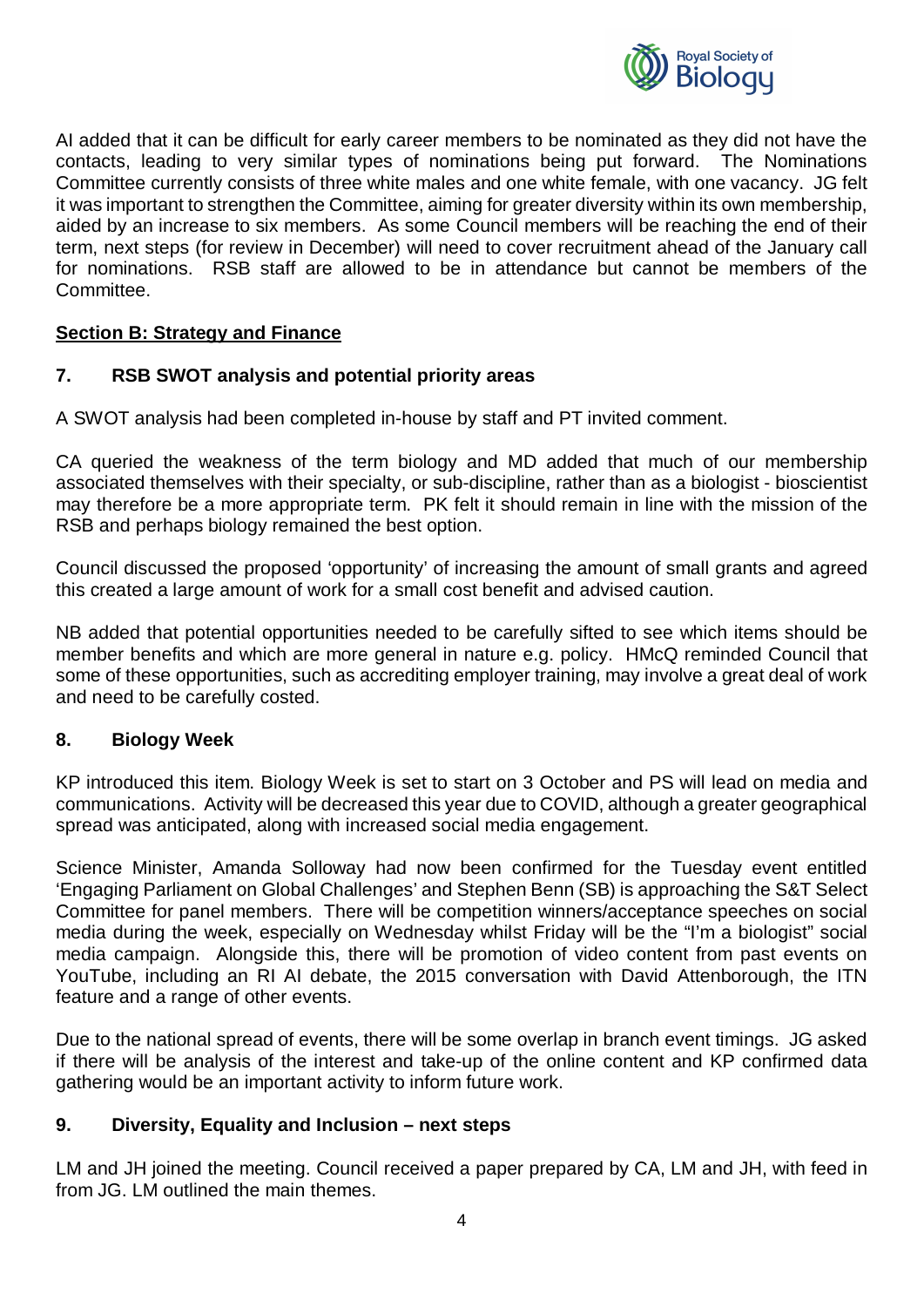

Council noted the good progress and LM reported the next meeting on 2 October will cover diversity monitoring and consideration of next steps to increase diversity on committees and across all RSB activity. At organisational member level, arrangements were in place to connect organisations and share best practice. This had been in place for four years and continued to operate well but there were many new activities proposed, underpinned by a plan to consider such initiatives in detail and which the Society may wish to financially support or become a member of. The December paper will maintain the usual detail but will also link to the 'biosciences for all' theme in the Strategic Plan.

All the recommendations in the paper were **AGREED**. On a final point on how some organisations and government departments have built a 'shadow council' or similar structures, CA sought comment on taking this forward for the Society. The aim will be increasing engagement with early career members and ensuring greater diversity of input to Council considerations. Council were positive and JG was keen to see something develop.

Council congratulated the team and **AGREED** to receive the full report and detail on specific proposals, such as the shadow Council, in a paper at the December meeting.

#### 10. **Financial Planning**

## **10.1 Finance Committee Meeting of 11 September**

PB gave an update on Finance Committee (FC) discussions following a fully attended and engaged meeting on 11 September. The Committee had received reports on the Q3 forecast showing a significant improvement over budget and the budgets for FY20/21 and beyond. On the basis that the Society continued to operate normally from Q2 onwards, MD had proposed that a £159k deficit for the next financial year was likely. They were unanimous that this needed to improve and proposed action should be taken to reduce the deficit to close to break-even or surplus in 2021-22. They considered two scenario planning papers and PB commended the SMT and Tom Ireland for putting together clear, focussed and balanced papers. PB also gave thanks for the prompt turnaround of the draft minutes and paper summarising FC recommendations on cost reduction actions.

#### **10.2 Q3 management accounts and year-end forecast**

PB reported that the CCLA reserves had recovered well and were now in surplus compared to the original investment value in October 2019. There had been good active fund management by CCLA, and FC were content with the fund performance and continued liquidity within the Society overall. The cash position remained strong and in line with forecast. Council **ACCEPTED** the Q3 paper.

#### **10.3 2020-21 budget**

This had been discussed at the FC meeting and it was **AGREED** that MD should propose a revised budget in light of FC comments and any points raised within Council. The detail is covered in the next item.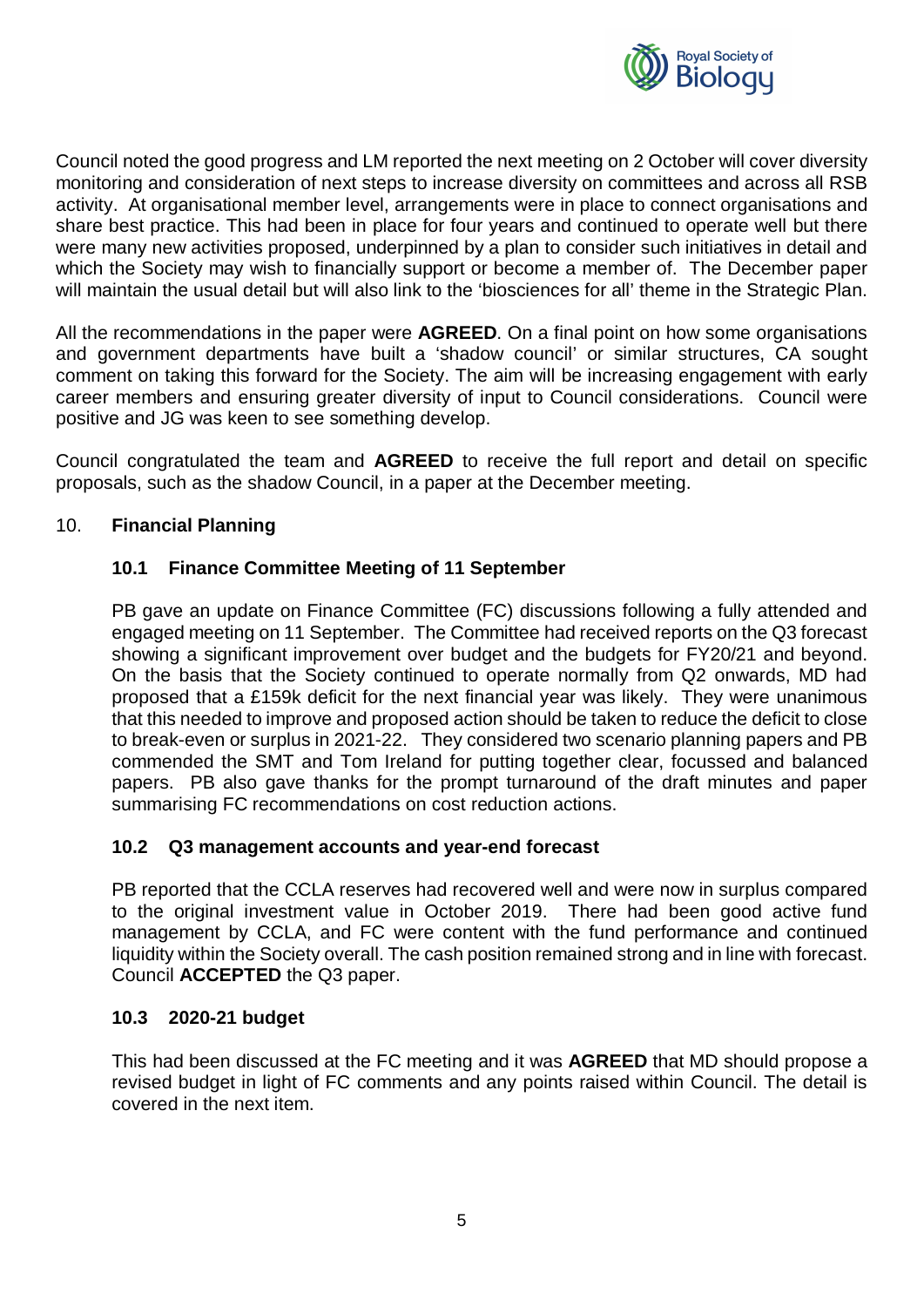

#### **10.4 Scenario planning**

MD provided a summary of the budget planning process reiterating the likely £159k deficit in 20/21, with £58k deficit for the following year. FC had looked at the flexed options put forward, assuming normal operation to continue from January 2021 and little inflation on other expenditure. Modest membership and accreditation growth was included. The confirmed legacy payment of around £50k next FY (with £20k this FY) and a grant to UKBC had not been included in the budget as thesewere additional items outside normal operations.

**Generic options** – a range of possibilities to reduce the deficit were considered with FC recommending measures to enable the 20/21 budget to approach, as closely as possible, a break-even position. Each area was considered:

- · On Parliamentary engagement, FC proposed no change. Council **AGREED**.
- · Science policy was recognised as an important area of work and although there was FC agreement not to change anything, they felt it could be triaged carefully with other organisations to allow more focus. Council **AGREED**.
- · Public Engagement there was a potential opportunity to reduce expenditure on Public Engagement over the next two years. FC felt Biology Week should continue as a showcase activity, along with branch events but that the Society could step back from broader outreach work, certainly face to face, and make savings on venue/travel. This could be trialled for two years, at a potential saving of £25-£50k dependent upon detailed planning.

NB felt that it will be important for the Society to be represented, alongside chemistry and physics, at Science Week in March.

- Education Policy FC agreed this should continue. There is some overlap with training therefore this activity may benefit from a review. PB added that, as RSB covered a large amount of work on 5-19 education, this provides an opportunity to highlight its value and funding requirements externally. Council **AGREED**.
- On the training side there is potential to generate additional income by accrediting third party provision. Council **AGREED** the recommendation to review this service provision and immediate recruitment to the vacant Training Officer post, to now also cover support for elements of the RSB Registers work.
- · Accreditation PB felt the Accreditation Committee should again be asked to consider fees payable.
- · Travel & Subsistence assumptions had been made on returning to the office in the New Year but given the current situation, it wouldn't be unreasonable to assume current working practices will continue until summer 2021. CA felt it was good that staff are being given the opportunity to cover vacancies, which created a development opportunity. FC recommended budgeting on the basis of mainly virtual activity until June 2021 with staff able to work from home by choice, or necessity if official guidance required this. Council **AGREED**.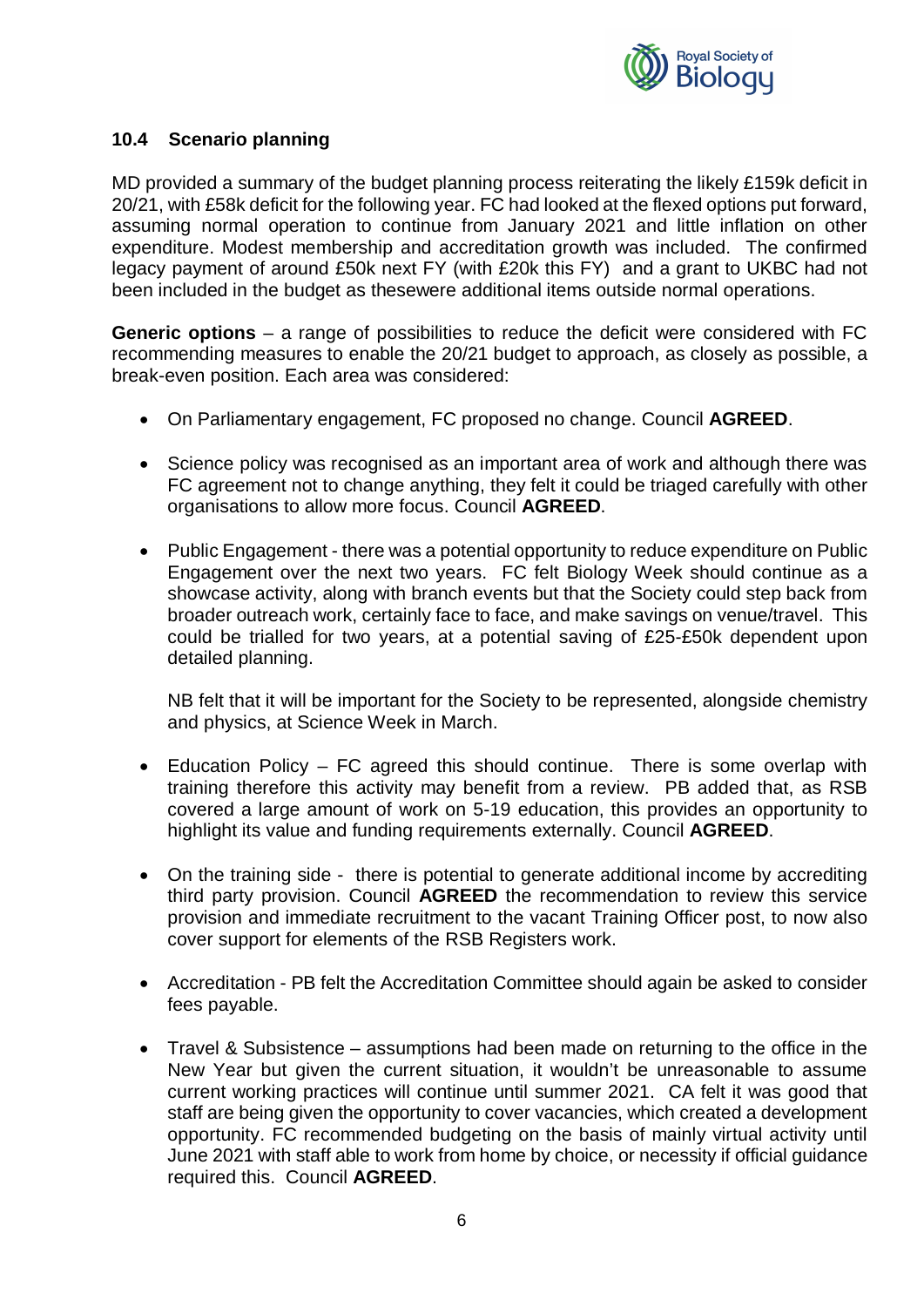

· *The Biologist* – FC discussed a wide range of options from a reduction in the number of physical editions to moving online only. Following a lengthy debate FC recommended continuing with at least four editions per annum, with increased online content, possibly as other digitally-only editions, particularly as this will help deliver the RSB's own environmental ambitions to reduce the carbon footprint. Linked to this, FC proposed moving towards asking members to opt in, as opposed to the current opt out, for print copy.

Council **AGREED** to move to an opt-in process, whilst ensuring clear communication with members on how to do this. On balance Council **AGREED** the recommendation of shifting to only four physical editions for those who opted-in.

Council also **AGREED to increased online content specifically for our membership.**

Council **AGREED** FC's recommendation that International members should not incur an additional charge for printed copies.

MD agreed to reflect these decisions in a new budget for 2020/21 and beyond.

#### **ACTION: MD to prepare a new budget for agreement with FC and to circulate to Council.**

#### **Section C: Reports to Council**

#### **11. ESP meeting held on 3 September**

SJB reported that the Committee had been well attended, with a full agenda. Recommendations for policy-lates topics would be listed in the minutes. The Committee had talked about the importance of the education policy work undertaken by the Society, and, in particular the excellent work by Lauren McLeod for schools and education policy - COVID, GCSEs and A levels. The Committee also discussed how to cover RSB activity under a Biology for All event. Consideration was being given to join the Reproducibility Network as an affiliate stakeholder member and SJB/LB will send further information to Council by email.

#### **Action: SJB/LB to send information on the Reproducibility Network to Council in due course.**

#### **12. MPA Committee update & minutes of 7 August**

Council were invited to comment on Honorary Fellowship options moving forward and a paper will be brought to Council during 2021.

#### **13. Progress reports**

13.1 Policy and Public Affairs Directorate

Council received the update paper and did not have any comments.

13.2 Membership, Regions and Events